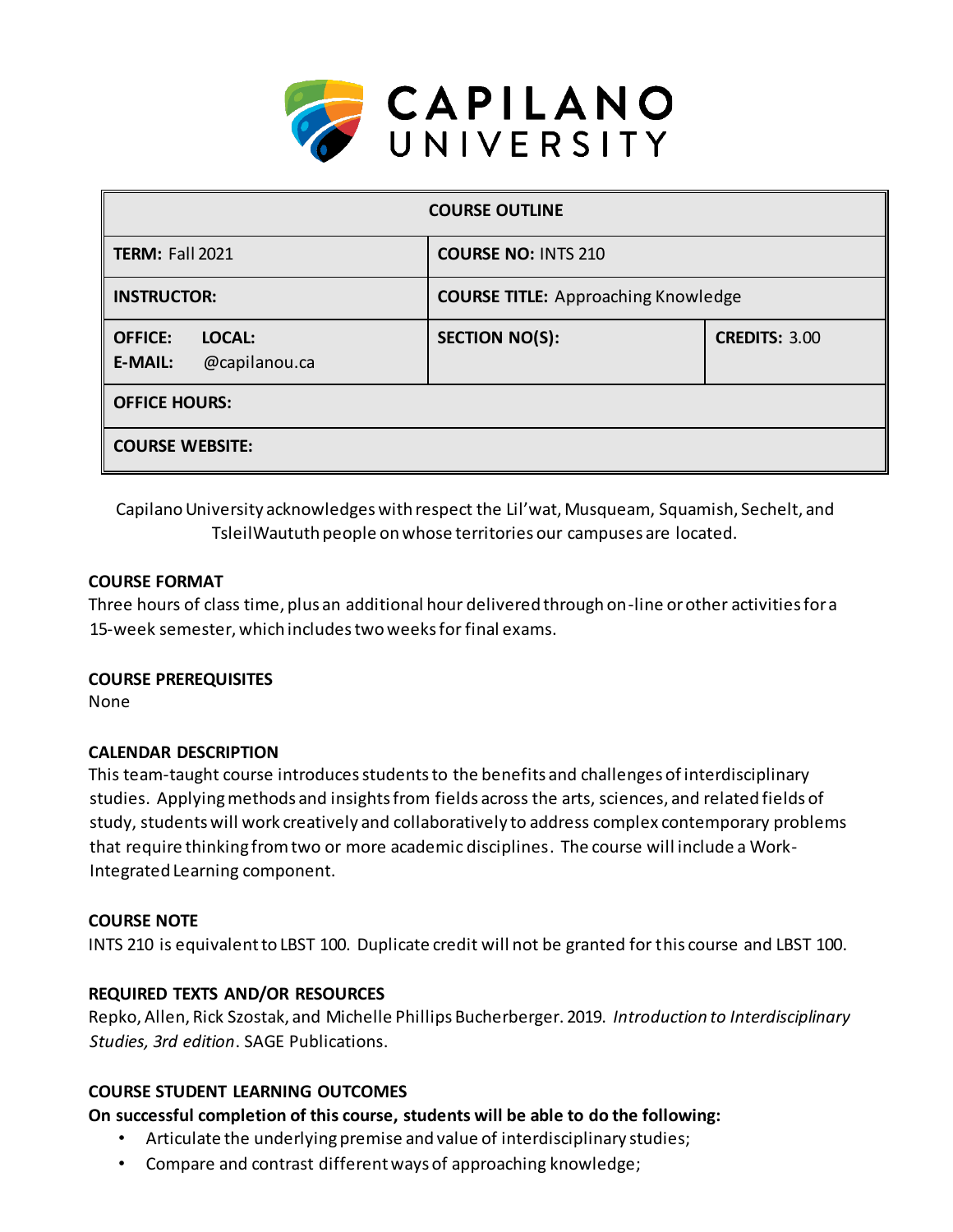- Honour Indigenous knowledge and ways of being, with particular attention paid to the Lil'wat, Musqueam, Squamish, Sechelt, and Tsleil-Waututh peoples;
- Synthesize disciplinary perspectives in order to explore pressing public problems.
- Explore interdisciplinary problems and questions in experiential contexts and in dialogue with community partners and/or organizations.

### **COURSE CONTENT**

#### **EVALUATION PROFILE**

| TOTAL                       | 100% |
|-----------------------------|------|
| Participation**             | 10%  |
| ePortfolio Reflections      | 20%  |
| Projects and Presentations* | 30%  |
| <b>Research Review</b>      | 20%  |
| Essay                       | 20%  |

\*Projects and Presentations will include a Work-Integrated Learning (WIL) component, meaning that students will learn and complete work in meaningful dialogue with a select community partner or organization.

\*\*Participation will be determined by attendance and/or ungraded in-class assignments.

### **Written Assignments:**

This course will involve a variety of written assignments, including reflections, a research review, and an essay. Specific assignment instructions will be provided by the instructor.

### **ePortfolio:**

The ePortfolio is a digital platform for students to share their work and reflect on their academic learning in the context of their wider lives. More information about ePortfolio can be found here: https://eportfolios.capilanou.ca/

### **Work-Integrated Learning:**

Work-Integrated Learning involved meaningful and reciprocal interaction between student learners and community partners. At least one activity in this course will involve Work-Integrated Learning. Activities may be facilitated by CityStudio North Vancouver or through other partner organizations.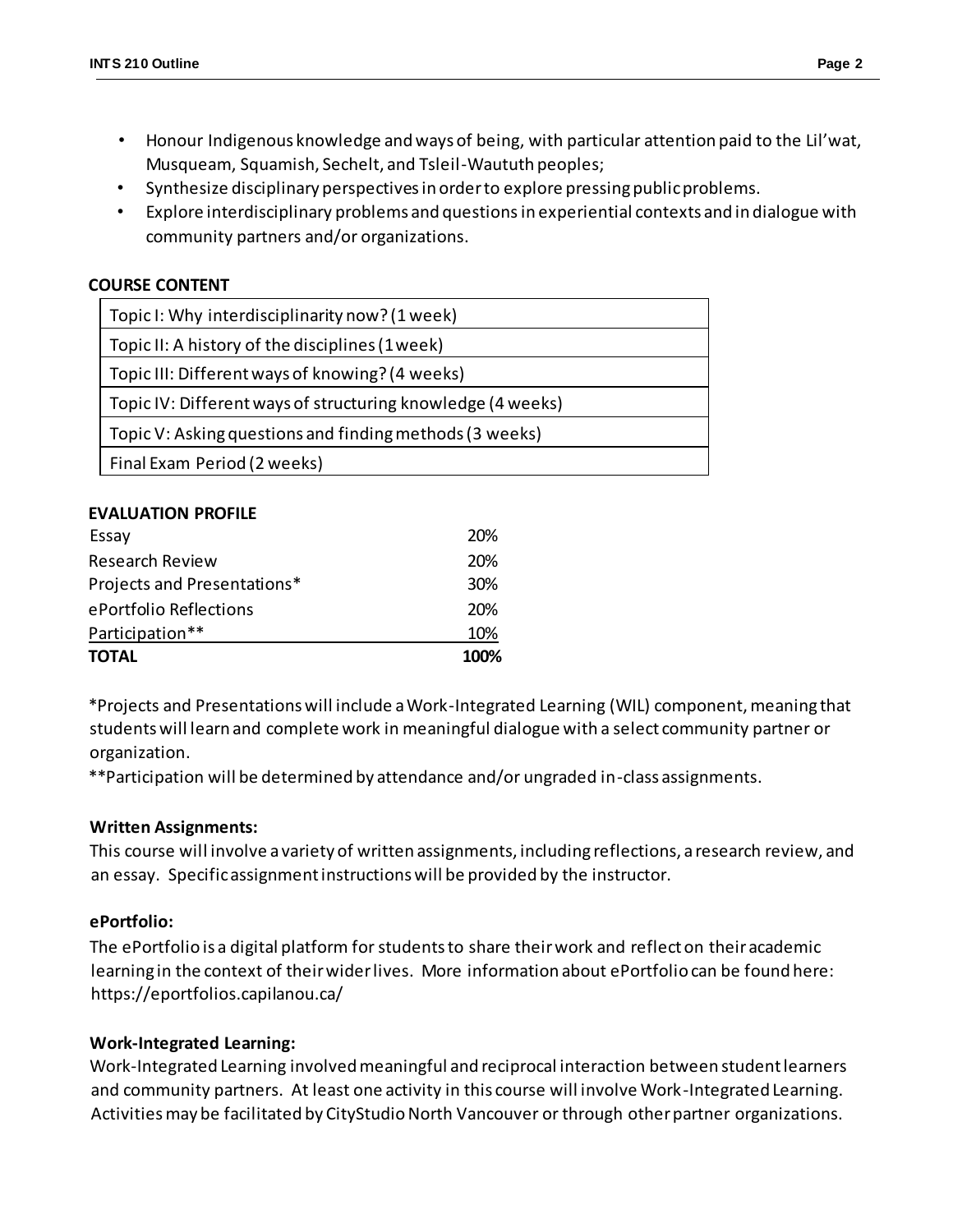### **Participation**

Active participation and attendance are requirements for the course. Specific participation criteria will be provided by the instructor.

### **GRADING PROFILE**

| $A+ = 90-100$ |          | $B+ = 77-79$  | $C + 57-69$          | $D = 50-59$ |
|---------------|----------|---------------|----------------------|-------------|
| = 85-89       | <b>B</b> | $= 73 - 76$ C | $= 63-66$   F = 0-49 |             |
| $= 80 - 84$   |          | $B - 70-72$   | $= 60 - 62$          |             |

### **Incomplete Grades**

Grades of Incomplete "I" are assigned only in exceptional circumstances when a student requests extra time to complete their coursework. Such agreements are made only at the request of the student, who is responsible to determine from the instructor the outstanding requirements of the course.

### **Late Assignments**

Assignments are due at the beginning of the class on the due date listed. If you anticipate handing in an assignment late, please consult with your instructor beforehand.

# **Missed Exams/Quizzes/Labs etc.**

Make-up exams, quizzes and/or tests are given at the discretion of the instructor. They are generally given only in medical emergencies or severe personal crises. Some missed labs or other activities may not be able to be accommodated. Please consult with your instructor.

### **Attendance**

Students are expected to attend all classes and associated activities.

### **English Usage**

Students are expected to proofread all written work for any grammatical, spelling and stylistic errors. Instructors may deduct marks for incorrect grammar and spelling in written assignments.

# **Electronic Devices**

Students may use electronic devices during class for note-taking only.

### **On-line Communication**

Outside of the classroom, instructors will (if necessary) communicate with students using either their official Capilano University email or eLearn; please check both regularly. Official communication between Capilano University and students is delivered to students' Capilano University email addresses only.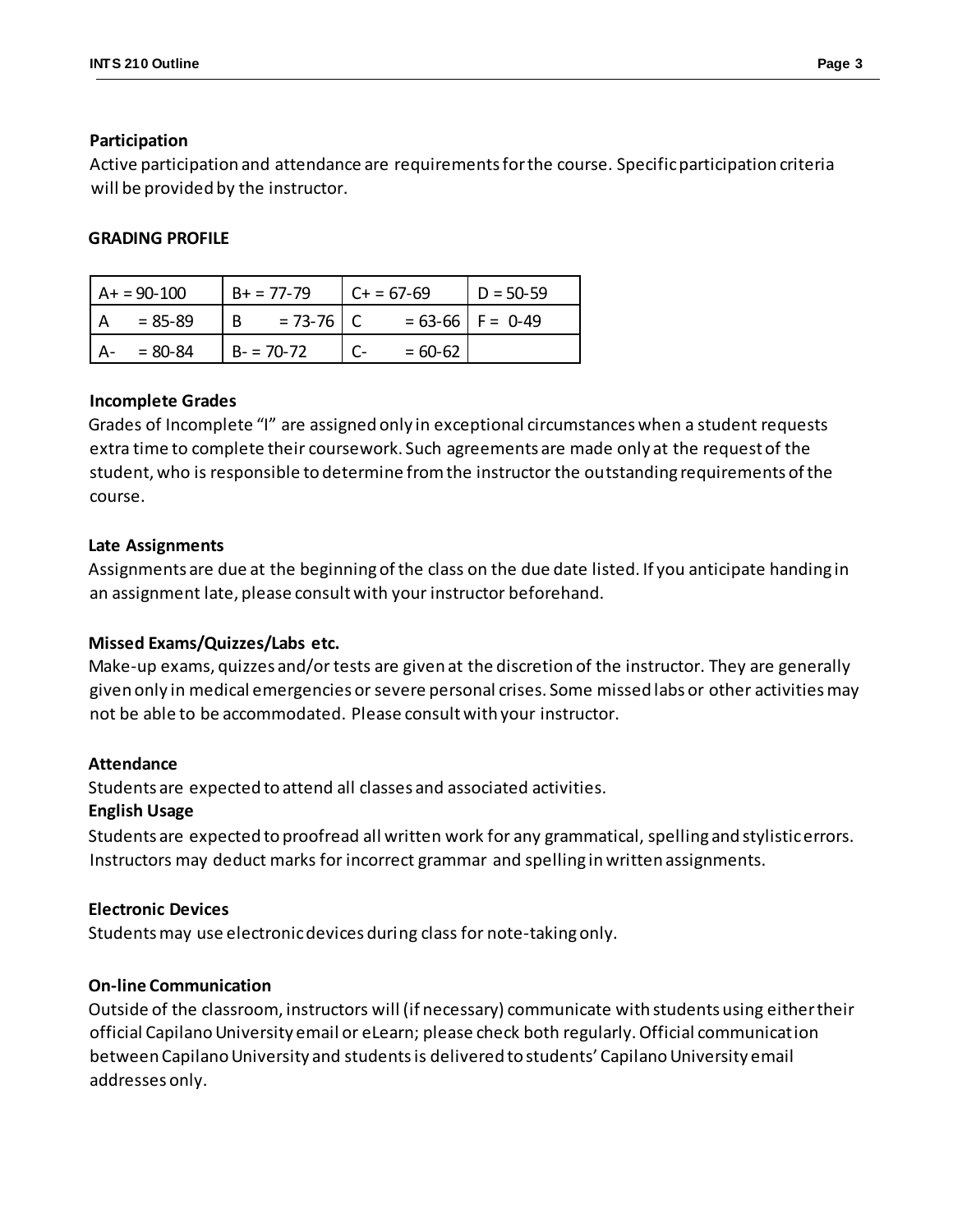#### **UNIVERSITY OPERATIONAL DETAILS**

#### **Tools for Success**

Many services are available to support studentsuccess for Capilano University students. A central navigation point for all services can be found at:<https://www.capilanou.ca/student-life/>

#### **Capilano University Security: download the [CapU Mobile Safety App](https://www.capilanou.ca/student-life/support--wellness/safety--security/capu-safe-app/)**

#### **Policy Statement (S2009-06)**

Capilano University has policies on Academic Appeals (including appeal of final grade), Student Conduct, Academic Integrity, Academic Probation and other educational issues. These and other policies are available on the University website.

#### **Academic Integrity (S2017-05)**

Any instance of academic dishonesty or breach of the standards of academic integrity is serious and students will be held accountable for their actions, whether acting alone or in a group. See policy and procedures S2017-05 Academic Integrity for more information: [https://www.capilanou.ca/about](https://www.capilanou.ca/about-capu/governance/policies/)[capu/governance/policies/](https://www.capilanou.ca/about-capu/governance/policies/)

Violations of academic integrity, including dishonesty in assignments, examinations, or other academic performances, are prohibited and will be handled in accordance with the Student Academic Integrity Procedures.

**Academic dishonesty** is any act that breaches one or more of the principles of academic integrity. Acts of academic dishonesty may include but are not limited to the following types:

**Cheating**: Using or providing unauthorized aids, assistance or materials while preparing or completing assessments, or when completing practical work (in clinical, practicum, or lab settings), including but not limited to the following:

- Copying or attempting to copy the work of another during an assessment;
- Communicating work to another student during an examination;
- Using unauthorized aids, notes, or electronic devices or means during an examination;
- Unauthorized possession of an assessment or answer key; and/or,
- Submitting of a substantially similar assessment by two or more students, except in the case where such submission is specifically authorized by the instructor.

**Fraud**: Creation or use of falsified documents.

**Misuse or misrepresentation of sources**: Presenting source material in such a way as to distort its original purpose or implication(s); misattributing words, ideas, etc. to someone other than the original source; misrepresenting or manipulating research findings or data; and/or suppressing aspects of findings or data in order to present conclusions in a light other than the research, taken as a whole, would support.